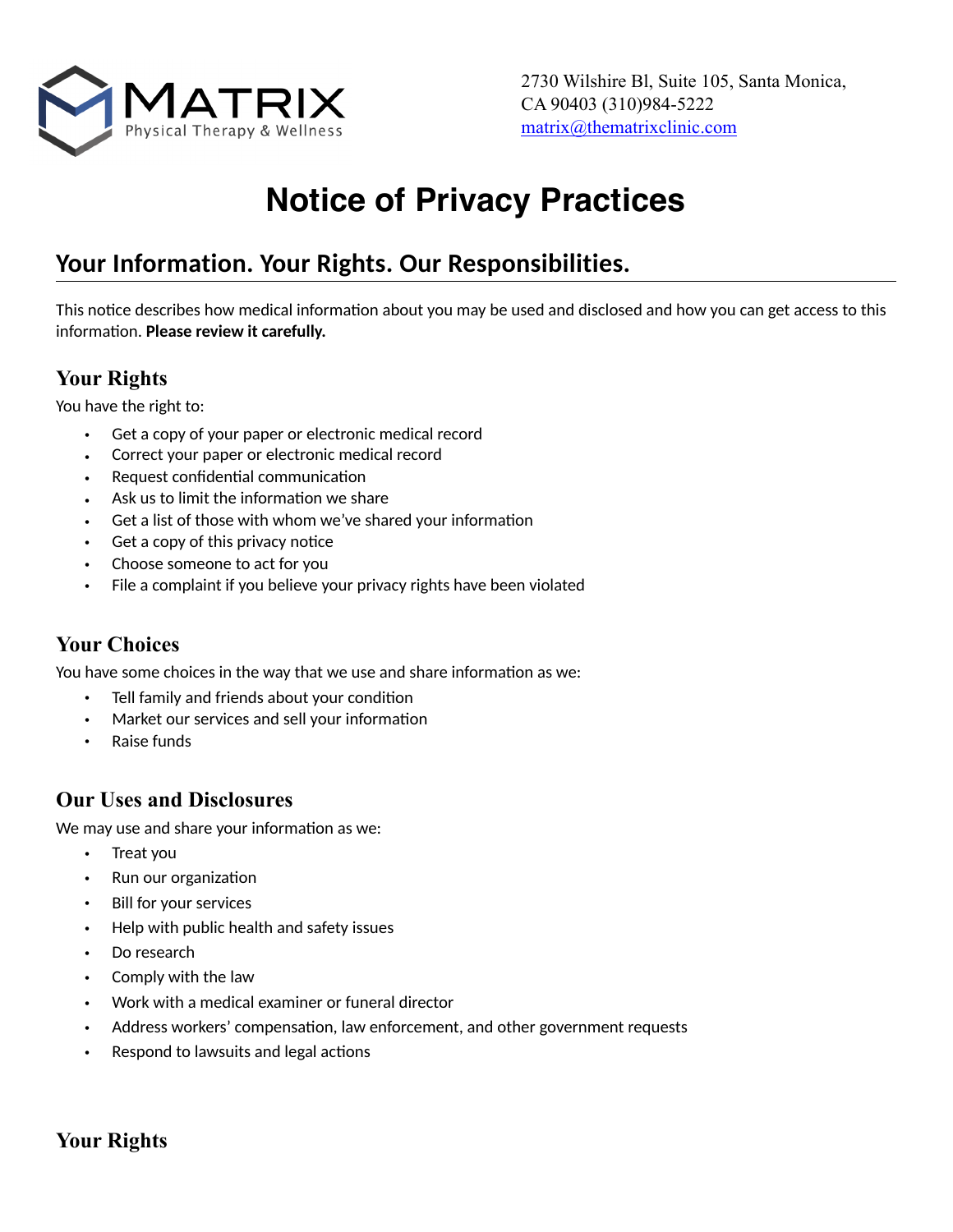**When it comes to your health information, you have certain rights.** This section explains your rights and some of our responsibilities to help you.

#### **Get an electronic or paper copy of your medical record**

- You can ask to see or get an electronic or paper copy of your medical record and other health information we have about you. Ask us how to do this.
- We will provide a copy or a summary of your health information, usually within 30 days of your request. We may charge a reasonable, cost-based fee.

#### **Ask us to correct your medical record**

- You can ask us to correct health information about you that you think is incorrect or incomplete. Ask us how to do this.
- We may say "no" to your request, but we'll tell you why in writing within 60 days.

#### **Request confidential communications**

- You can ask us to contact you in a specific way (for example, home or office phone) or to send mail to a different address.
- We will say "yes" to all reasonable requests.

#### **Ask us to limit what we use or share**

- You can ask us not to use or share certain health information for treatment, payment, or our operations. We are not required to agree to your request, and we may say "no" if it would affect your care.
- If you pay for a service or health care item out-of-pocket in full, you can ask us not to share that information for the purpose of payment or our operations with your health insurer. We will say "yes" unless a law requires us to share that information.

#### Get a list of those with whom we've shared information

- You can ask for a list (accounting) of the times we've shared your health information for six years prior to the date you ask, who we shared it with, and why.
- We will include all the disclosures except for those about treatment, payment, and health care operations, and certain other disclosures (such as any you asked us to make). We'll provide one accounting a year for free but will charge a reasonable, cost-based fee if you ask for another one within 12 months.

#### **Get a copy of this privacy notice**

You can ask for a paper copy of this notice at any time, even if you have agreed to receive the notice electronically. We will provide you with a paper copy promptly.

#### **Choose someone to act for you**

- If you have given someone medical power of attorney or if someone is your legal guardian, that person can exercise your rights and make choices about your health information.
- We will make sure the person has this authority and can act for you before we take any action.

#### **File a complaint if you feel your rights are violated**

- You can complain if you feel we have violated your rights by contacting us using the information on page 1.
- You can file a complaint with the U.S. Department of Health and Human Services Office for Civil Rights by sending a letter to 200 Independence Avenue, S.W., Washington, D.C. 20201, calling 1-877-696-6775, or visiting **www.hhs.gov/ocr/privacy/hipaa/complaints/.**
- We will not retaliate against you for filing a complaint.

### **Your Choices**

For certain health information, you can tell us your choices about what we share. If you have a clear preference for how we share your information in the situations described below, talk to us. Tell us what you want us to do, and we will follow your instructions.

In these cases, you have both the right and choice to tell us to:

Share information with your family, close friends, or others involved in your care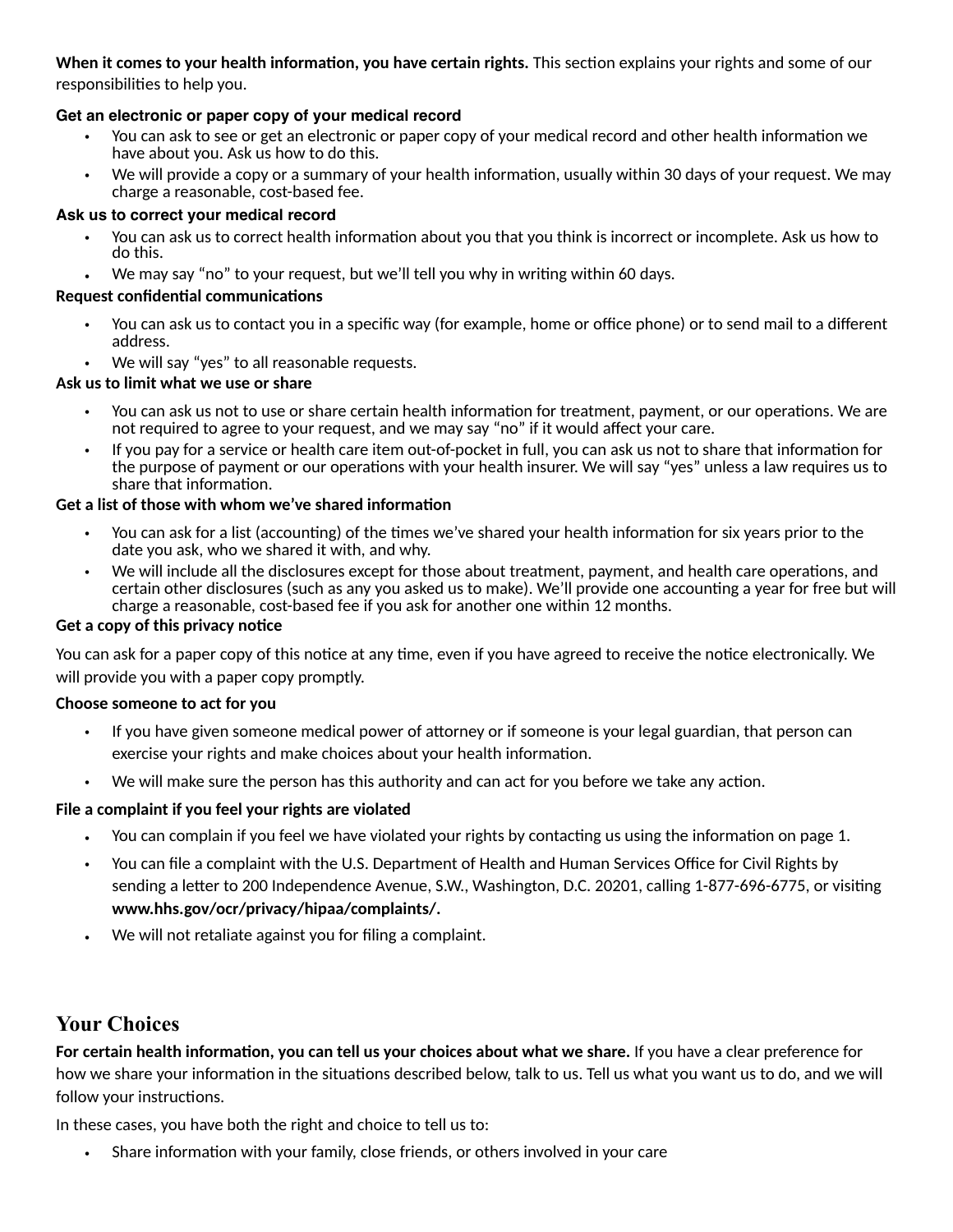• Share information in a disaster relief situation

In these cases we never share your information unless you give us written permission:

- Marketing purposes
- Sale of your information

In the case of fundraising:

• We may contact you for fundraising efforts, but you can tell us not to contact you again.

## **Our Uses and Disclosures**

#### **How do we typically use or share your health information?**

We typically use or share your health information in the following ways.

#### **Treat you**

We can use your health information and share it with other professionals who are treating you.

*Example: A doctor treating you for an injury asks another doctor about your overall health condition.* 

#### **Run our organization**

We can use and share your health information to run our practice, improve your care, and contact you when necessary.

*Example: We use health information about you to manage your treatment and services.* 

#### **Bill for your services**

We can use and share your health information to bill and get payment from health plans or other entities.

*Example: We give information about you to your health insurance plan so it will pay for your services.* 

#### **How else can we use or share your health information?**

We are allowed or required to share your information in other ways – usually in ways that contribute to the public good, such as public health and research. We have to meet many conditions in the law before we can share your information for these purposes. For more information see: [www.hhs.gov/ocr/privacy/hipaa/understanding/consumers/index.html](http://www.hhs.gov/ocr/privacy/hipaa/understanding/consumers/index.html).

#### **Help with public health and safety issues**

We can share health information about you for certain situations such as:

- Preventing disease
- Helping with product recalls
- Reporting adverse reactions to medications
- Reporting suspected abuse, neglect, or domestic violence
- Preventing or reducing a serious threat to anyone's health or safety

#### **Do research**

We can use or share your information for health research.

#### **Comply with the law**